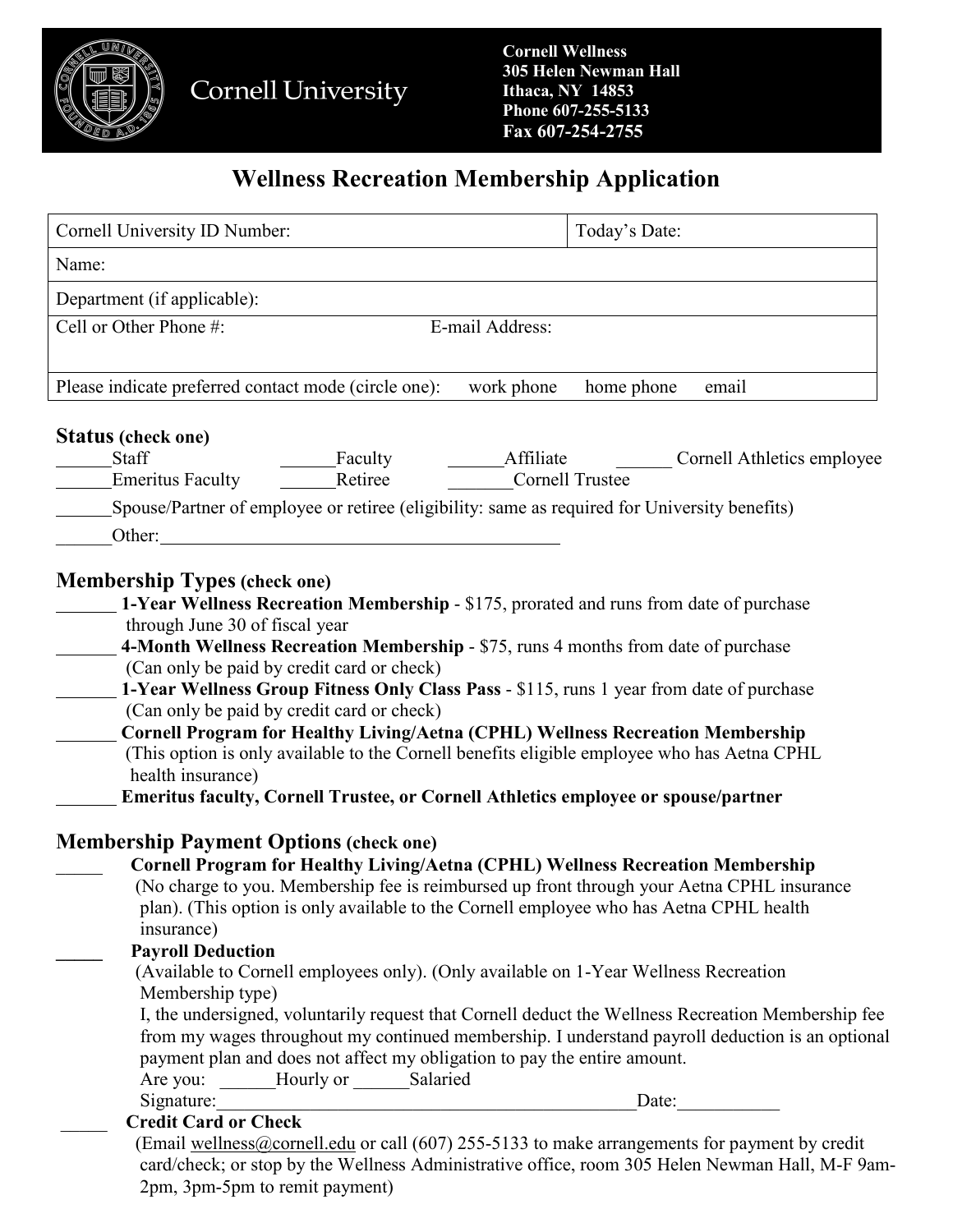#### \_\_\_\_\_ **Emeritus faculty, Cornell Trustee or Cornell Athletics employee** \_\_\_\_\_ **Scholarship**

(I am emailing a Scholarship Application to wellness  $@comell.edu$  or dropping it off at the Wellness Administrative office, room 305 Helen Newman Hall, M-F 9am-2pm, 3pm-5pm to submit for your review to help off-set the cost of a 1-Year Wellness Recreation Membership. I understand that I will be contacted if there is any outstanding membership fee still due). (Scholarship forms are available on the Cornell Wellness website wellness.cornell.edu)

# **Optional Free Wellness Consultations (check one or more if you are interested in having a Wellness staff professional contact you to schedule a meeting/s)**

General health  $&$  wellness consultation Tobacco/smoking cessation session General fitness & nutrition education session

**Day Use Lockers** are available to members in the Helen Newman Hall and Teagle Hall locker rooms. You can bring a personal lock for use, however it may only be used while you are using the facility.

## **Membership Policies, Waiver, Assumption Of Risk, and Informed Consent**

### • **Membership Policies:**

- o Employees using payroll deduction or paying by check or credit card will be rolled into a fiscal year membership running from July 1 through June 30.
- o Payroll deduction will automatically spread out payments that add up to the yearly goal amount according to the individuals pay schedule. Payments will be taken out 24 or 26 times throughout the fiscal year depending on your pay cycle.
- $\circ$  All members will have the opportunity to cancel their memberships prior to the July 1 rollover. This typically takes place June 1 through June 30.
- o If you have any questions about your membership or a special circumstance, contact [wellness@cornell.edu.](mailto:wellness@cornell.edu)
- o 1-year memberships are non-refundable unless the member leaves Cornell or submits a doctor's note.
- o Lack of participation does not eliminate this responsibility. In some instances we may reimburse a member who leaves the University or is unable to participate because of a medical reason. In these situations members will only be reimbursed for the remaining time on the membership and only from the time we are made aware of the situation.
- o Other circumstances that require cancellation must be approved by Cornell Wellness, and will be subject to a \$30 cancellation fee.
- o I do hereby agree by the policies and procedures of the Cornell Fitness Centers and Cornell Wellness. Cornell Wellness reserves the right to revoke any membership at any time. In this case unused membership fees will be refunded.
- o All membership types are available to employees based on primary status assigned by Registrar's office (employee vs. student) as indicated on the Cornell ID card. Employees who are enrolled in the EDP and taking classes still have a primary designation as staff/faculty on their ID card, and therefore are eligible to purchase Wellness Memberships but are not eligible to purchase CFC student memberships. Students whose primary designation at the Registrar's office is as a student (even if working part-time as an employee) and whose ID card says student, are not eligible to purchase any type of Wellness Memberships.
- o Live streaming of Wellness' Healthy Living Program on-campus in-person classes may occur
- **GINA Waiver:** The Genetic Information Nondiscrimination act of 2008 (GINA) prohibits employers and other entities covered by GINA Title II from requesting or requiring genetic information of employees or their family members. However, an exception is made when an employer offers health or genetic services to an employee, such as a wellness program, and the employee voluntarily discloses genetic information after providing a compliant written authorization. In order to comply with this law, we are asking that you confirm by signing below that any genetic information about yourself or medical information related to your family history you provide in a Cornell wellness program is knowingly and voluntarily provided for purposes of the wellness program. I understand that information I provide to the Wellness program will be used only by the Wellness Program and will not be shared with any other Cornell entity.
- **COVID- 19 Assumption of Risk, Waiver, and Release of Liability:** I understand and acknowledge that COVID-19 is a global pandemic and a public health risk. I understand that the risk of becoming exposed to or